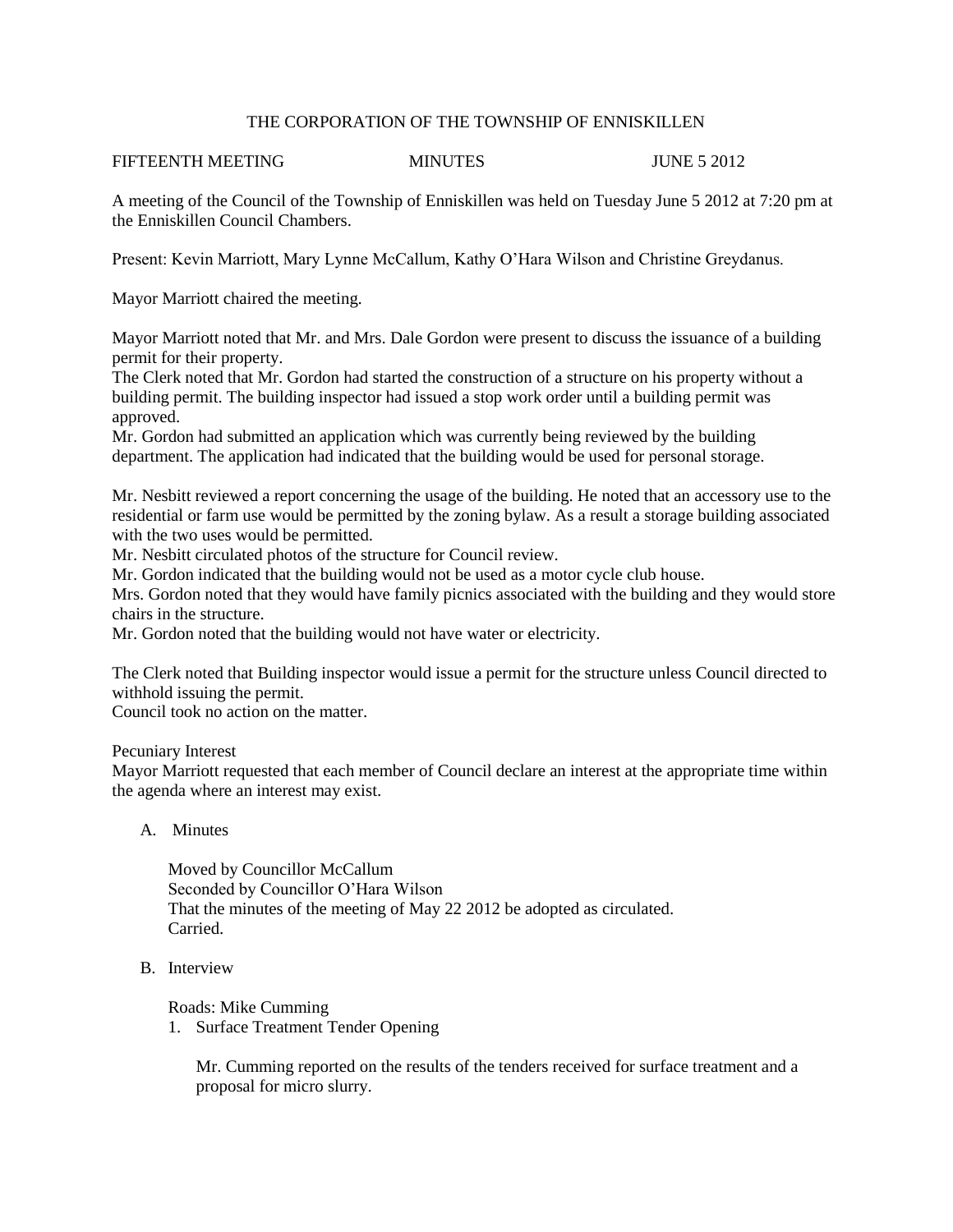|                                        | Oil Springs Aberfeldy |                                | Plank | Shiloh             | Patching |
|----------------------------------------|-----------------------|--------------------------------|-------|--------------------|----------|
| Nor John Contracting                   |                       | 96,229.60 165,67617 24,446.82  |       | 38,612.88 7,123.20 |          |
| Lloyd's Paving                         |                       | 90,419.51 155,673.08 18,116.84 |       | 30,139.83          | 5,067.65 |
| Micro Surfacing<br><b>MSO</b> Contract | 91,508.90             | 157,548.65                     |       |                    |          |

 Moved by Councillor McCallum Seconded by Councillor O'Hara Wilson That MSO Construction Limited be engaged to apply micro slurry to Aberfeldy Line and Oil Springs Line. Carried.

 Moved by Councillor Greydanus Seconded by Councillor McCallum That the tender from Lloyd's Paving be accepted for applying surface treatment for Plank Road, Shiloh Line and patching. Carried.

2. Update on Roads Activities

The Road Superintendent reported on asphalt patching costs for Churchill Line and Wanstead Road. He reported that brine had been completed on the gravel roads east of Oil Heritage Road.

C. Meeting to Consider McNabb Drain Report 8:00 pm

No property owner was present for the McNabb Drain meeting.

The Engineer reviewed the report noting that the drain would be extended from Durham Creek Line to Durham Creek. A new road culvert would be installed and an access culvert would be installed on the open drain on the Fiddick property. He noted that the McNabb Drain was a Class F Drain. Mr. Dobbin noted that the Conservation Authority had requested that the new access culvert be lowered ten inches below grade.

The Engineer reported that the road culvert would be tendered separately and 100 per cent of the cost charged to the municipality.

The Engineer reported that he had not included in the report an extension to the drain to incorporate an outlet for a tile from the Dales property. He also noted that the drawing for the drain needed to be updated in regards to ownership and the drainage area.

As a result he requested that the report be referred back for amendment.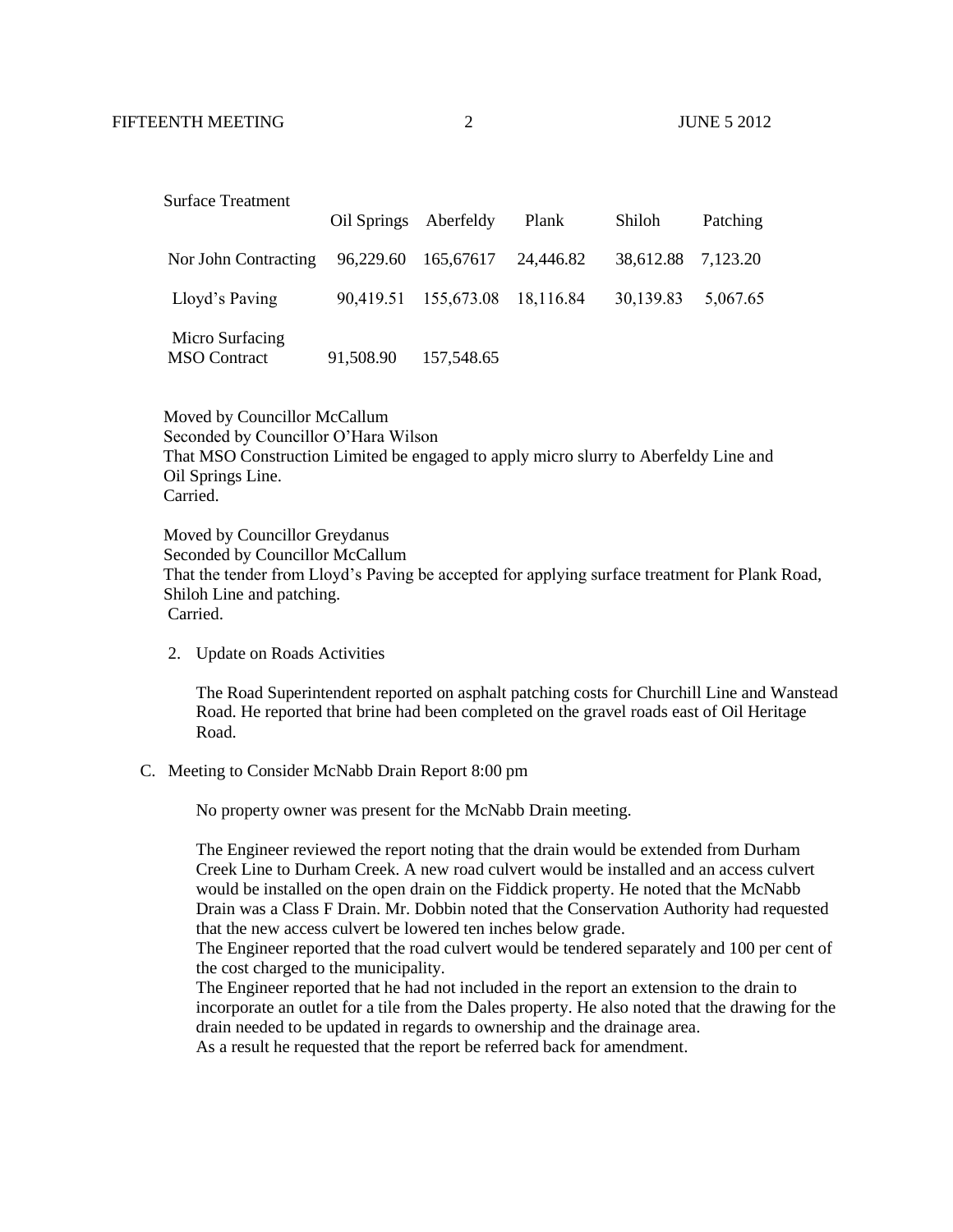Moved by Councillor O'Hara Wilson Seconded by Councillor McCallum That the McNabb Drain be referred back to the Engineer for amendments. Carried.

#### Drainage:

1. Request for Drain Maintenance- G Smit McGeachy Drain culvert repair

The Engineer reported that the culvert to the Smit property needed to be replaced. He noted that one additional culvert needed replacement and a head wall repair was required on another property.

Moved by Councillor Greydanus Seconded by Councillor O'Hara Wilson That a site meeting be held with Councillor McCallum as Council representative. Carried.

2. McGregor Drain- tree planting

The Engineer reported that the McGregor Drain report placed a 10 meter setback in place for the planting of trees near the tile drain. Mr. C Brown had requested permission to plant shrubs within 15 feet from the tile drain. The Engineer noted that the tile drain was sealed bell and spigot construction.

Moved by Councillor O'Hara Wilson

### Seconded by Councillor Greydanus

That Mr. C Brown be permitted to plant shrubs 15 feet from the McGregor Drain on the condition that the owner would be required to pay any costs associated from the trees during maintenance or repair of the drain. Carried.

The Engineer reported on the  $4<sup>th</sup>$  Concession Drain report. He noted that the report placed 100% of the lawn culvert replacement as an expense to the property owner. He noted that the culverts were put in place due to a road move off in the past.

The Engineer reported that the road authority should be responsible for the cost of replacement of the lawn culverts in the area of the road move off.

Moved by Councillor O'Hara Wilson Seconded by Councillor McCallum That the Engineer be directed to prepare a new report to provide wording in the  $4<sup>th</sup>$ Concession Drain report to address maintenance cost for lawn culverts in the road move off areas. Carried.

The Engineer reported that he was proposing to issue tenders for bridge work on the Burnison Drain  $4<sup>th</sup>$  Concession Drain and the  $8<sup>th</sup>$  Concession Drain.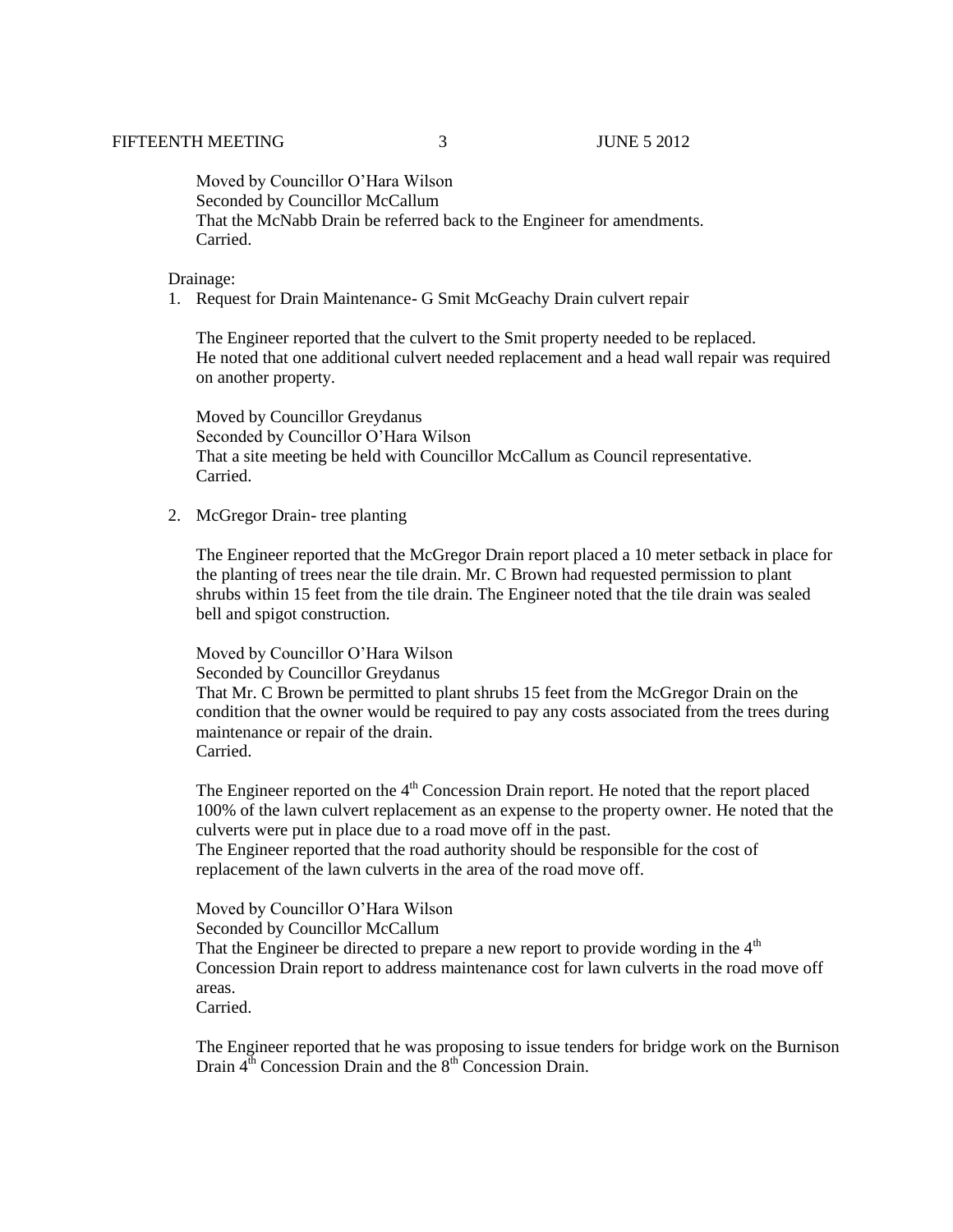A discussion took place in regards to the method to be used for obtaining competitive pricing for the culvert replacement and future municipal drains.

Moved by Councillor McCallum

Seconded by Councillor O'Hara Wilson

 That the Engineer be instructed to invite tenders for Township drainage work from the following contractors: A.G. Hayter, J & L Henderson, Van Bree Drainage, Darryl Dick, McKenzie and Henderson, Murray Mills, Stuart Graham and Steve Vokes. Carried.

 The Engineer reported on the site meeting for the O'Dell Park Drain. The Engineer reported that no County staff attended the meeting. He noted that the property owners wanted the culvert crossing Oil Heritage Road lowered to provide additional free board for drainage. The Engineer reported that he would speak to the County staff to determine if they would do the work without proceeding under the Drainage Act. If no action was taken the Engineer would return the matter to Council.

 A Section 4 petition under the Drainage Act was circulated from John and Teresa Lammers requesting a new municipal drain. Mr. Lammers had noted that a tile drain from a property to the east flowed into an open drain on his property. He requested that a tile drain be installed through his property to fill in the open ditch.

 Moved by Councillor O'Hara Wilson Seconded by Councillor Greydanus That a site meeting be held to discuss the petition circulated by Mr. Lammers with Councillor Greydanus acting as Council representative. Carried.

Ray Dobbin reported on a meeting held with the Shiloh Community concerning the future of the center. He reported that the 6 people present at the meeting were interested in keeping the center open. There was sufficient interest to obtain volunteers to cut the grass.

A discussion took place in regards to the history of the building.

Mr. Dobbin indicated that the committee had access to \$6000 for repairs. A discussion took place in what type of repairs should be undertaken.

The Council suggested that repairs should focus on the kitchen and bathrooms.

- D. Correspondence for information
	- 1. Minister Responsible for Seniors June Seniors month
	- 2. Federation of Canadian Municipalities communique May18, 25-12
	- 3. Ontario Heritage Trust Doors Open Ontario Guide 2012
	- 4. Ministry of Agriculture Food Tile Loan program penalty interest notice
	- 5. Conservation Update May-2012
	- 6. Sarnia Lambton Bike Summit
	- 7. Lambton Group Police Services Board Minutes Mar 21 and April 25-12
	- 8. New Horizon Seniors Grants
	- 9. Isabell Sylvester Meadowview Villa Auxiliary
	- 10. AMO request for nominations Board of Directors
	- 11. Agriculture Update Spring 2012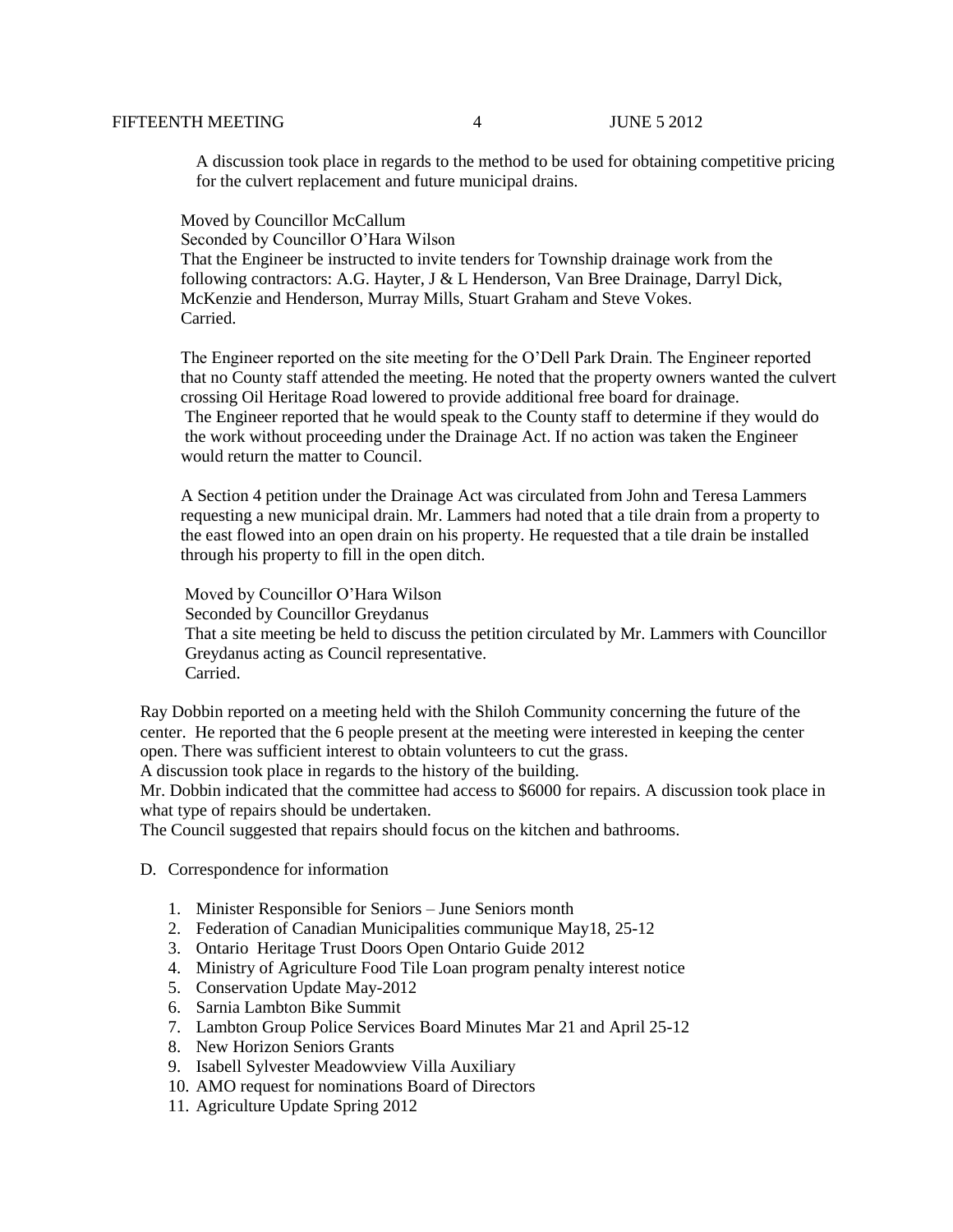### FIFTEENTH MEETING 5 5 5 JUNE 5 2012

- 12. Lambton County Funeral Directors Association
- 13. Independent Electricity System Operator 2011 Annual Report
- 14. Lambton County Funeral Directors Association-2013 Funeral Policy Proposal
- 15. Town of Petrolia Land Division Decisions B03/12 and B04/12

 Moved by Councillor O'Hara Wilson Seconded by Councillor Greydanus That correspondence items 1-7, 9-15 be received and filed and that a report be prepared on item 8. Carried.

- E. Correspondence requiring motions
	- 1. Resolution authorizing larviciding in Enniskillen Township-West Nile

Moved by Councillor O'Hara Wilson Seconded by Councillor McCallum That the Council of the Township of Enniskillen support larviciding for West Nile. Carried.

2. Resolution Halton Region –Universal Influenza Immunization Program 2011-12

Moved by Councillor O'Hara Wilson Seconded by Councillor McCallum That the resolution of Halton Region be received and filed. Carried.

## F. Accounts

Moved by Councillor O'Hara Wilson Seconded by Councillor Greydanus That the accounts be paid as circulated: Cheque: 4685: \$200.00 Cheque: 4686-4717: \$ 69,071.73 Cheque: 4718-4738: \$16,012.03 Carried.

- G. Bylaws
	- 1. Bylaw 31 of 2012 Confirmation Bylaw

Moved by Councillor O'Hara Wilson Seconded by Councillor Greydanus That first and second reading be given to Bylaw 31 of 2012. Carried.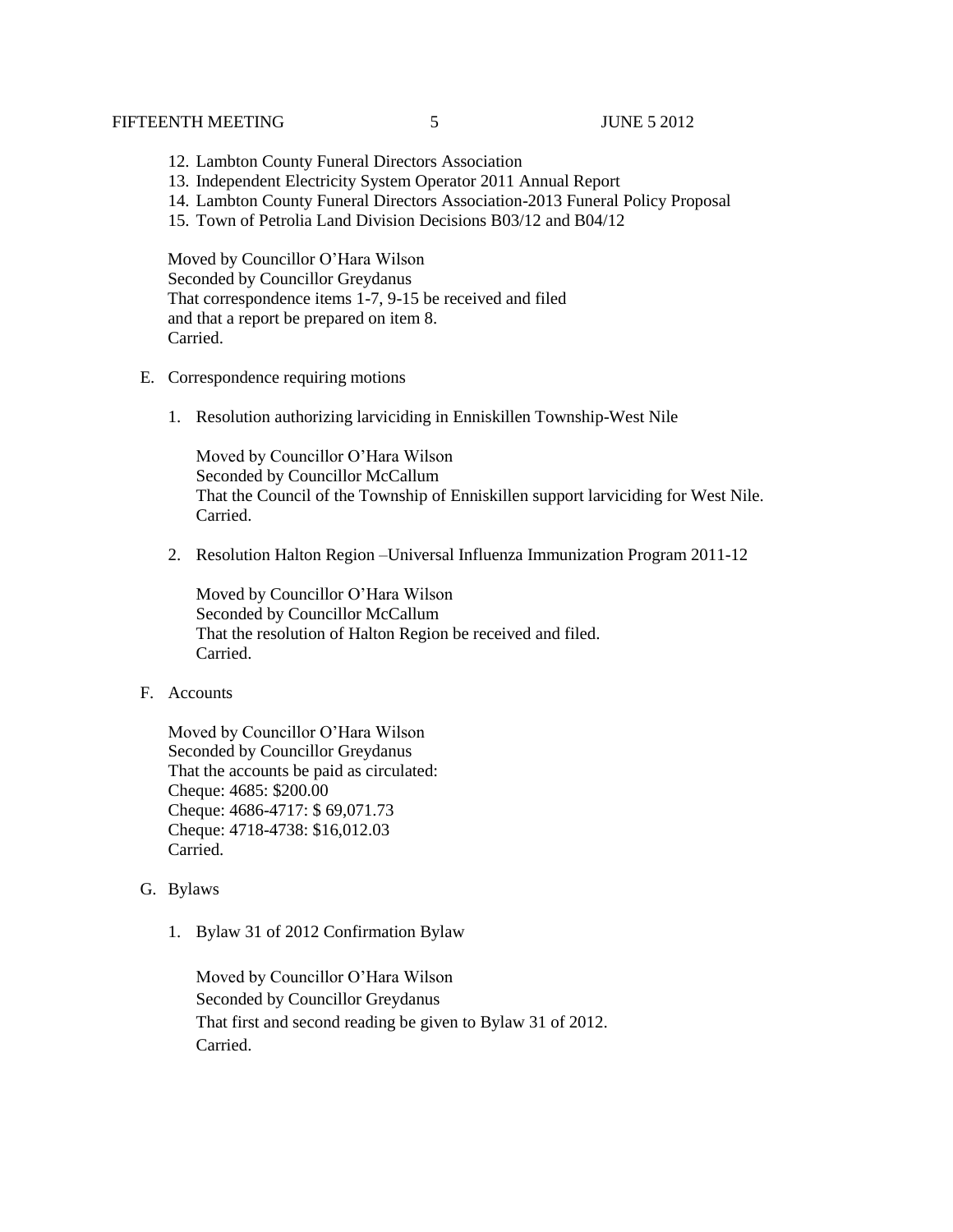Moved by Councillor McCallum Seconded by Councillor O'Hara Wilson That third and final reading be given to Bylaw 31 of 2012. Carried.

- H. Other Business
	- 1. Memo on Oil City Cemetery Bylaw

The Clerk reported that changes would be required to the bylaw for the operation of the Oil City Cemetery. A regulation would come into place in July 2012 that would change the minimum deposit for perpetual care and create new rules for resale of interment rights. The Clerk noted that the cemetery board should review the information and make recommendations for changes to the bylaw.

Councillor O'Hara Wilson discussed the Oil City Cemetery Decoration Service to take place on June 17 2012.

Moved by Councillor McCallum Seconded by Councillor Greydanus That Mayor Marriott be authorized to attend the Oil City Cemetery decoration service. Carried.

2. Wyoming Fire Department 2012 Budget

Councillor Greydanus reported on the Petrolia North Enniskillen fire committee meeting. She noted that the Chief was reviewing the department extending its coverage area to include Concession 14.

3. Memo Inwood Fire Department

The Clerk reported that the invoice made changes to the allocation of the Inwood fire department costs. No information was received concerning the fire department agreement.

- 4. Memo Council Livestock Valuer's report
- 5. Central Lambton Health Facility Business Plan
- 6. Memo Employee Benefits Renewal
- 7. Procedural Bylaw Amendment- Process to Fill Council Vacancy

The Clerk was requested to recirculate the information for the next meeting.

The Clerk circulated a memo concerning the cost for household pickup for wastes and recycling for the Township of Enniskillen. The information was received from the City of Sarnia tendering process. Only one proposal was received from Marcotte.